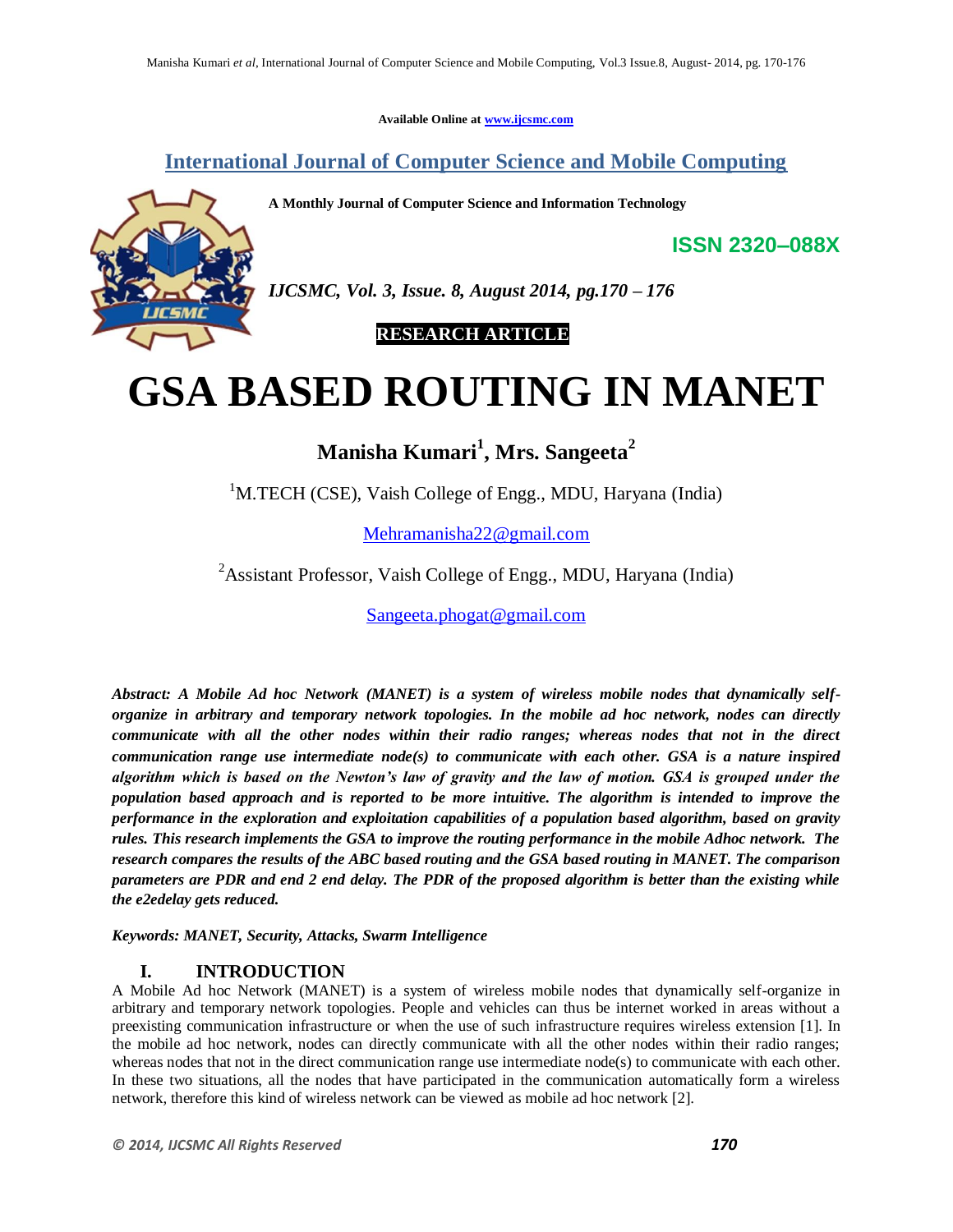"Mobile" and "wireless", each of these two words enforces a list of requirements, and the daunting task is to fulfill them to their best. The *mobility* means that nodes in the networks moves at any time, which implies the short duration of neighbor-hood and topology information received at any moment. In order to handle mobility correctly and efficiently, the information need to be updated regularly. The wireless nature of the medium implies the limited bandwidth capacity, which is further reduced by the high bit error rate in radio transmissions. Being such a precious resource, the bandwidth in a wireless network usually requires prudent consumption [3].

Therefore, to reduce the unnecessary use of the bandwidth is one of the main tasks in designing a protocol using wireless links. Moreover, unlike wired communication in traditional networks, wireless communication in MANETs suffers from congestion issues. When an ad hoc node transmits a message, all neighbors within its transmission range receive or overhear the message. If there are concurrent transmissions in the network, it may result in collisions and loss of the messages. The requirements of mobile nature and wireless nature are often opposite to each other and the compromise is to manage the mobility of nodes while using minimum of the bandwidth resources [3].

# **II. SWARM INTELLIGENCE**

Swarm Intelligence appears in biological swarms of certain insect species. It gives rise to complex and often intelligent behavior through complex interaction of thousands of autonomous swarm members. Interaction is based on primitive instincts with no supervision. The end result is accomplishment of very complex forms of social behavior and fulfillment of a number of optimization and other tasks. The main principle behind these interactions is called stigmergy, or communication through the environment [4].

A well-known SI is ant colony optimization (ACO). The ACO technique is inspired by real ant colony observations. It is a multi-agent approach that was originally proposed to solve difficult discrete combinatorial optimization problems, such as the traveling salesman problem (TSP) .In the original ACO meta-heuristic, .artificial ant colonies cooperate to find good solutions for difficult discrete optimization problems. Different ACO models have been applied to FS design problems .In the FS input space was partitioned in grid type with antecedent part parameters of an FS manually assigned in advance. In the FS input space was flexibly partitioned using a fuzzy clustering-like algorithm in order to reduce the total number of rules [5]. The term swarm is used for an aggregation of animals such as fish schools, bird flocks and insect colonies such as ant, termites and bee colonies performing collective behaviour. The individual agents of a swarm behave without supervision and each of these agents has a stochastic behaviour due to her perception in the neighbourhood. Local rules, without any relation to the global pattern, and interactions between self-organized agents lead to the emergence of collective intelligence called swarm intelligence. Swarm intelligence works on two basic principles: self organization, stigmergy.

# **III. SWARM ALGORITHMS**

For all traditional versions of the algorithms discussed in this survey, in their essence, the candidate solutions are encoded as a set of real variables, which represent a point in a multidimensional space. Various algorithms such as artificial bee colony, Ant Colony Optimization, artificial immune system, Gravitational Search Algorithm.

#### **a. Artificial Bee Colony Algorithm**

Artificial Bee Colony algorithm (ABC) was proposed for optimization, classification, and NNs problem solution based on the intelligent foraging behavior of honey bee swarm Therefore, ABC is more successful and most robust on multimodal functions included in the set with respect to DE, PSO, and GA [6], ABC algorithm provides solution in organized form by dividing the bee objects into different tasks such as employed bees, onlooker bees, and scout bees. These three bees/tasks determine the objects of problems by sharing information to others bees. The common duties of these artificial bees are as follows:

- Employed bees: Employed bees use multidirectional search space for food source with initialization of the area. They get information and all possibilities to find food source and solution space. Sharing of information with onlooker bees is performed by employee bees. An employed bee produces a modification on the source position in her memory and discovers a new food source position. Provided that the nectar amount of the new source is higher than that of the previous source, the employed bee memorizes the new source position and forgets the old one.
- Onlooker bees: Onlooker bees evaluate the nectar amount obtained by employed bees and choose a food source depending on the probability values calculated using the fitness values. For this purpose, a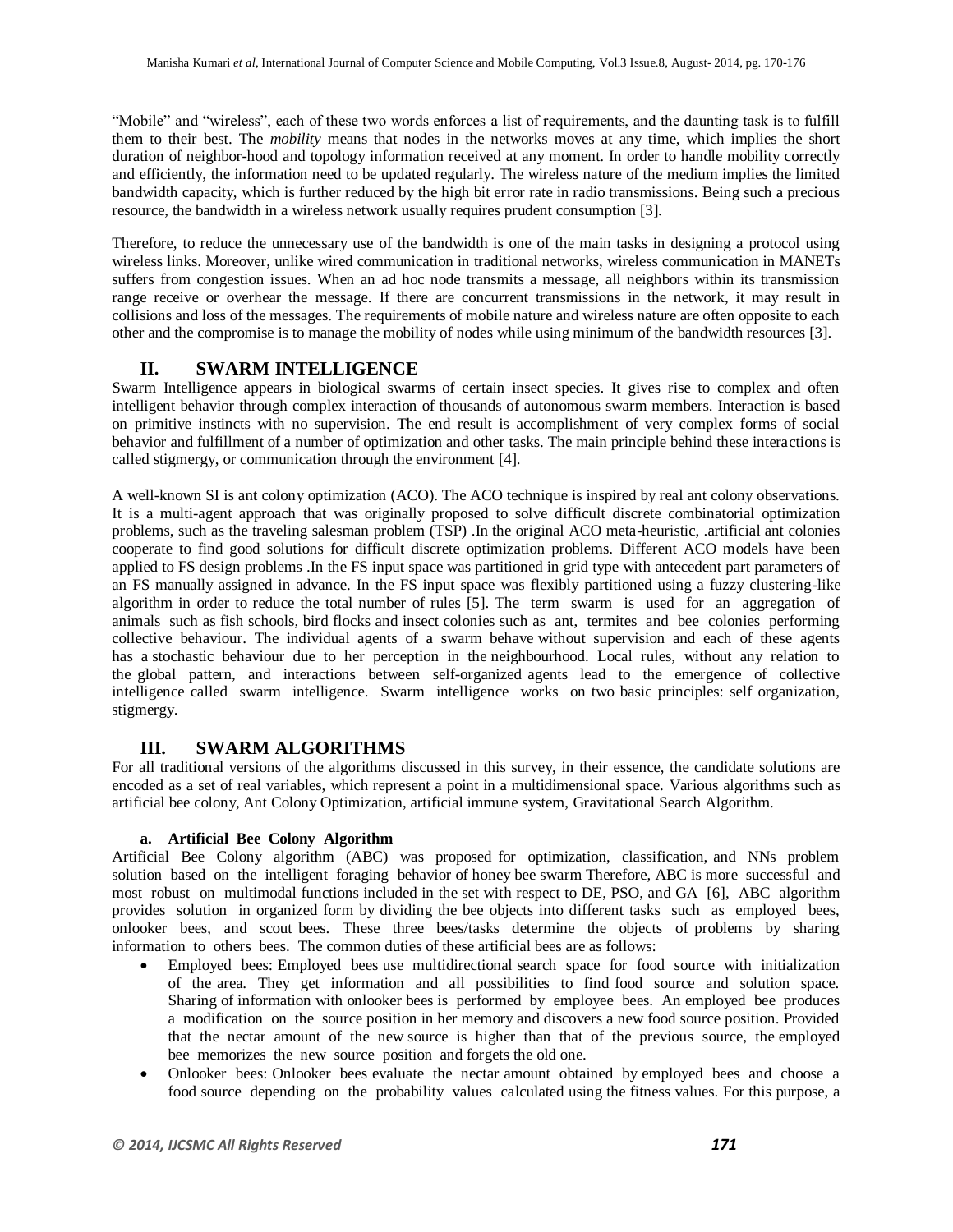fitness-based selection technique can be used. Onlooker bees watch the dance of hive bees and select the best food source according to the probability proportional to the quality of that food source.

 Scout bees: Scout bees select the food source randomly without experience. If the nectar amount of a food source is higher than that of the previous source in their memory, they memorise the new position and forget the previous position. Whenever employed bees get a food source and use the food source very well again, they become scout bees to find new food source by memorising the best path[7].

The main steps of the algorithm are given below:

- 1. Initialize
- 2. REPEAT
- 3. Move the employed bees onto their food sources and determine their nectar amounts.
- 4. Move the onlookers onto the food sources and determine their nectar amounts.
- 5. Move the scouts for searching new food sources.
- 6. Memorize the best food source found so far. UNTIL (requirements are met)
- 7. Each cycle of the search consists of three steps: moving the employed and onlooker bees onto the food sources and calculating their nectar amounts and determining the scout bees and then moving them randomly onto the possible food sources.

A food source represents a possible solution to the problem to be optimized. The nectar amount of a food source corresponds to the quality of the solution represented by that food source. Onlookers are placed on the foods by using ""roulette wheel selection"" method. Every bee colony has scouts that are the colony"s explorers. The explorers do not have any guidance while looking for food. They are primarily concerned with finding any kind of food source. As a result of such behaviour, the scouts are characterized by low search costs and a low average in food source quality. Occasionally, the scouts can accidentally discover rich, entirely unknown food sources. In the case of artificial bees, the artificial scouts could have the fast discovery of the group of feasible solutions as a task. In ABC algorithm, one of the employed bees is selected and classified as the scout bee. The classification is controlled by a control parameter called ""limit"". If a solution representing a food source is not improved by a predetermined number of trials, then that food source is abandoned by its employed bee and the employed bee associated with that food source becomes a scout. The number of trials for releasing a food source is equal to the value of ""limit"", which is an important control parameter of ABC algorithm [8].

#### **b. Gravitational Search Algorithm**

GSA is a heuristic optimization algorithm which has been gaining interest among the scientific community recently. GSA is a nature inspired algorithm which is based on the Newton"s law of gravity and the law of motion [9]. GSA is grouped under the population based approach and is reported to be more intuitive. The algorithm is intended to improve the performance in the exploration and exploitation capabilities of a population based algorithm, based on gravity rules. However, recently GSA has been criticized for not genuinely based on the law of gravity. GSA is reported to exclude the distance between masses in its formula, whereas mass and distance are both integral parts of the law of gravity. Despite the criticism, the algorithm is still being explored and accepted by the scientific community.

GSA was introduced by Rashedi et al. in 2009 and is intended to solve optimization problems. The population-based heuristic algorithm is based on the law of gravity and mass interactions. The algorithm is comprised of collection of searcher agents that interact with each other through the gravity force. The agents are considered as objects and their performance is measured by their masses. The gravity force causes a global movement where all objects move towards other objects with heavier masses. The slow movement of heavier masses guarantees the exploitation step of the algorithm and corresponds to good solutions. The masses are actually obeying the law of gravity as shown in Equation (1) and the law of motion in Equation (2).

$$
F = G(M_1 M_2 / R^2)
$$
 (1)  

$$
a = F/M
$$
 (2)

Based on Equation (3.1), F represents the magnitude of the gravitational force, G is gravitational constant, M1 and M2 are the mass of the first and second objects and R is the distance between the two objects. Equation (1) shows that in the Newton law of gravity, the gravitational force between two objects is directly proportional to the product of their masses and inversely proportional to the square of the distance between the objects. While for Equation (2), Newton"s second law shows that when a force, F, is applied to an object, its acceleration, a, depends on the force and its mass, M.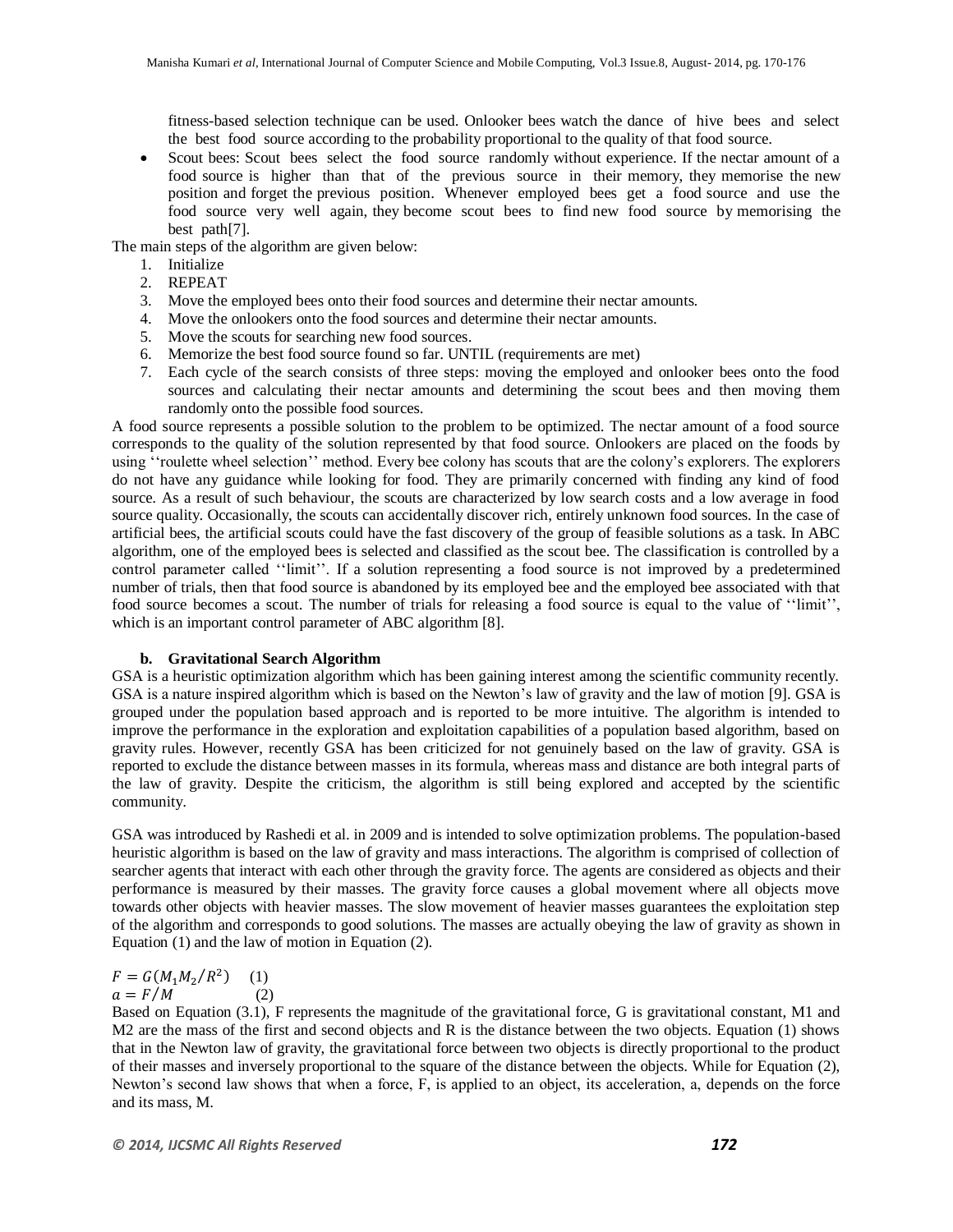In GSA, the agent has four parameters which are position, inertial mass, active gravitational mass, and passive gravitational mass [9]. The position of the mass represents the solution of the problem, where the gravitational and inertial masses are determined using a fitness function. The algorithm is navigated by adjusting the gravitational and inertia masses, whereas each mass presents a solution. Masses are attracted by the heaviest mass. Hence, the heaviest mass presents an optimum solution in the search space. The steps of GSA are as follows:

#### **Step 1: Agents initialization:**

The positions of the N number of agents are initialized randomly.

 $X_i = (x_i^1, ..., x_i^d, ..., x_i^n)$ , for  $i = 1, 2, ..., N$ . (3)

 $x_i^d$  represents the positions of the i<sup>th</sup> agent in the d<sup>th</sup> dimension, while n is the space dimension.

#### **Step 2: Fitness evolution and best fitness computation:**

For minimization or maximization problems, the fitness evolution is performed by evaluating the best and worst fitness for all agents at each iteration.

## **Minimization problems:**

 $best(t) = \frac{min \, fit_j(t)}{min}$  $j \in \{1, \dots N\}$  $(4)$  $worst(t) = \frac{max~fit_j(t)}{max}$  $j \in \{1, \dots N\}$ (5)

#### **Maximization problems:**

 $best(t) = \frac{max\_fit_j(t)}{max}$  $j \in \{1,....N\}$  (6)  $worst(t) = \frac{min~fit_j(t)}{left~N}$  $j \in \{1, \dots N\}$ (7)

*fit j(t)* represents the fitness value of the *jth* agent at iteration *t*, *best(t)* and *worst(t)* represents the best and worst fitness at iteration *t*.

#### **Step 3: Gravitational constant (G) computation:**

Gravitational constant G is computed at iteration t.

 $G(t) = G_0 e^{(-at/T)}$  (8)

 $G0$  and  $-at/T$  are initialized at the beginning and will be reduced with time to control the search accuracy. *T* is the total number of iterations.

#### **Step 4: Masses of the agents' calculation:**

Gravitational and inertia masses for each agent are calculated at iteration *t*.

$$
M_{ai} = M_{pi} = M_{ii} = M_i \quad i = 1, 2, ..., N \quad (9)
$$
  
\n
$$
m_i(t) = \frac{fit_i(t) - worst(t)}{best(t) - worst(t)} \quad (10)
$$
  
\n
$$
M_i(t) = \frac{m_i(t)}{\sum_{j=1}^{N} m_j(t)} \quad (11)
$$

*Mai* and *Mpi* are the active and passive gravitational masses respectively, while *Mii* is the inertia mass of the ith agent.

#### **Step 5: Accelerations of agents' calculation:**

Acceleration of the ith agents at iteration *t* is computed.

 $a_i^d(T) = F_i^d(t)/M_{ii}(t)$  (12)

 $F_i^d$  is the total force acting on ith agent calculated as:

$$
F_i^d(t) = \sum_{j \in Kbest, j \neq i} rand_j F_{ij}^d(t)
$$
 (13)

*Kbest* is the set of first *K* agents with the best fitness value and biggest mass. *Kbest* will decrease linearly with time and at the end there will be only one agent applying force to the others.  $F_{ii}^d(t)$  is computed as the following equation:

$$
F_{ij}^{d}(t) = G(t) \cdot (M_{pi}(t) \times M_{ai}(t) / R_{ij}(t) + \varepsilon) \cdot (x_{j}^{d}(t) - x_{i}^{d}(t)) \tag{14}
$$

 $F_{ii}^d(t)$  is the force acting on agent *i* from agent *j* at  $d^{th}$  dimension and iteration.  $R_{ii}(t)$  is the Euclidian distance between two agents *i* and *j* at iteration *t. G(t)* is the computed gravitational constant at the same iteration while it is a small constant

#### **Step 6: Velocity and positions of agents:**

Velocity and the position of the agents at next iteration  $(t+1)$  are computed based on the following equations:  $V_i^d(t+1) = rand_i x V_i^d(t) + a_i^d(t)$  (15)  $x_i^d(t+1) = x_i^d(t) + V_i^d(t+1)$  (16)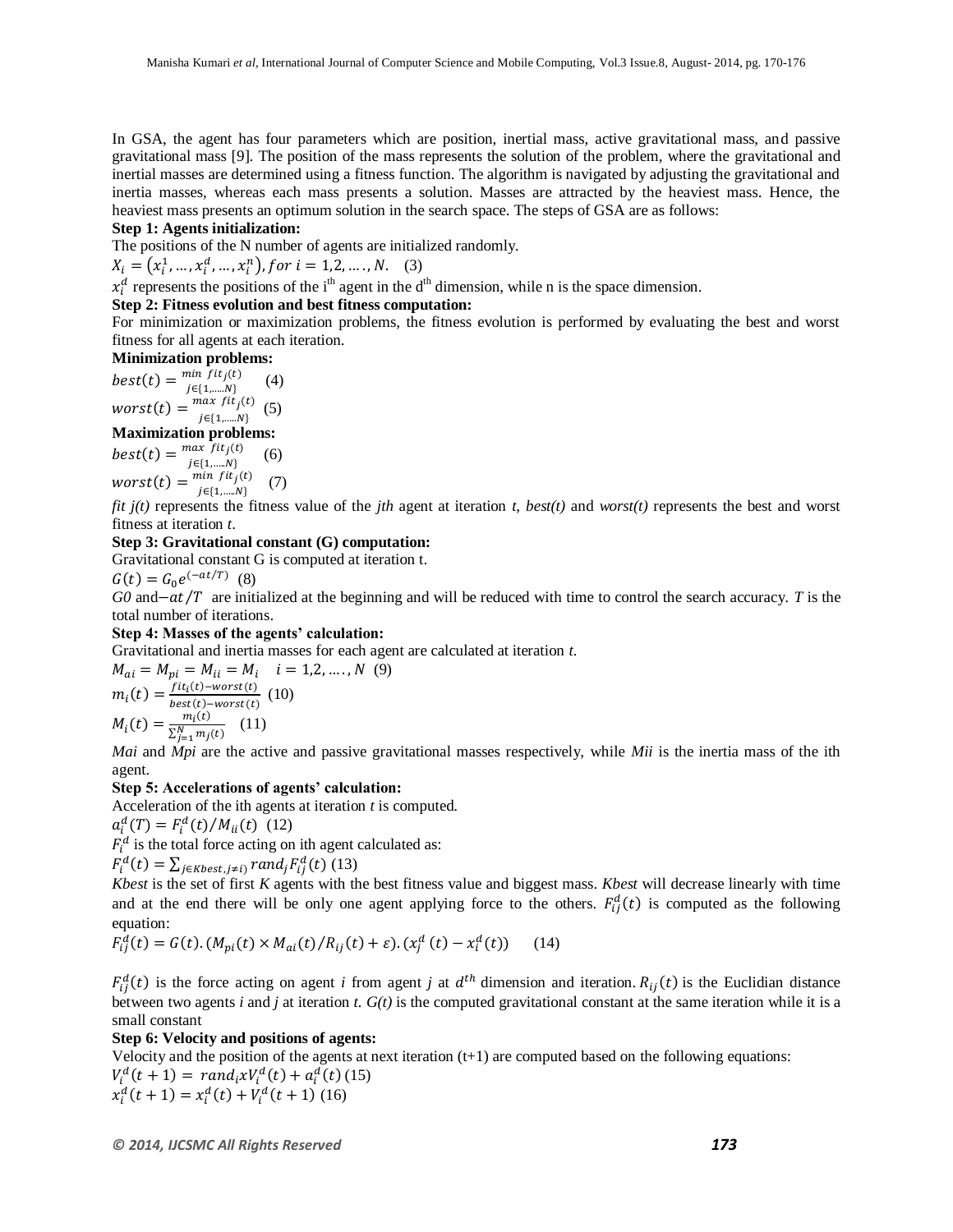#### **Step 7: Repeat steps 2 to 6**

Steps 2 to 6 are repeated until the iterations reach their maximum limit. The best fitness value at the final iteration is computed as the global fitness while the position of the corresponding agent at specified dimensions is computed as the global solution of that particular problem. Figure 1 shows the flowchart of GSA.



# **IV. RESULTS**

#### **Parameter Analysis**

#### **Packet Delivery Ratio (PDR)**

The ratio of the number of delivered data packet to the destination. This illustrates the level of delivered data to the destination.

∑ Number of packet receive / ∑ Number of packet send

#### **End-to-end Delay**

The average time taken by a data packet to arrive in the destination. It also includes the delay caused by route discovery process and the queue in data packet transmission. Only the data packets that successfully delivered to destinations that counted.

 $\sum$  (arrive time – send time) /  $\sum$  Number of connections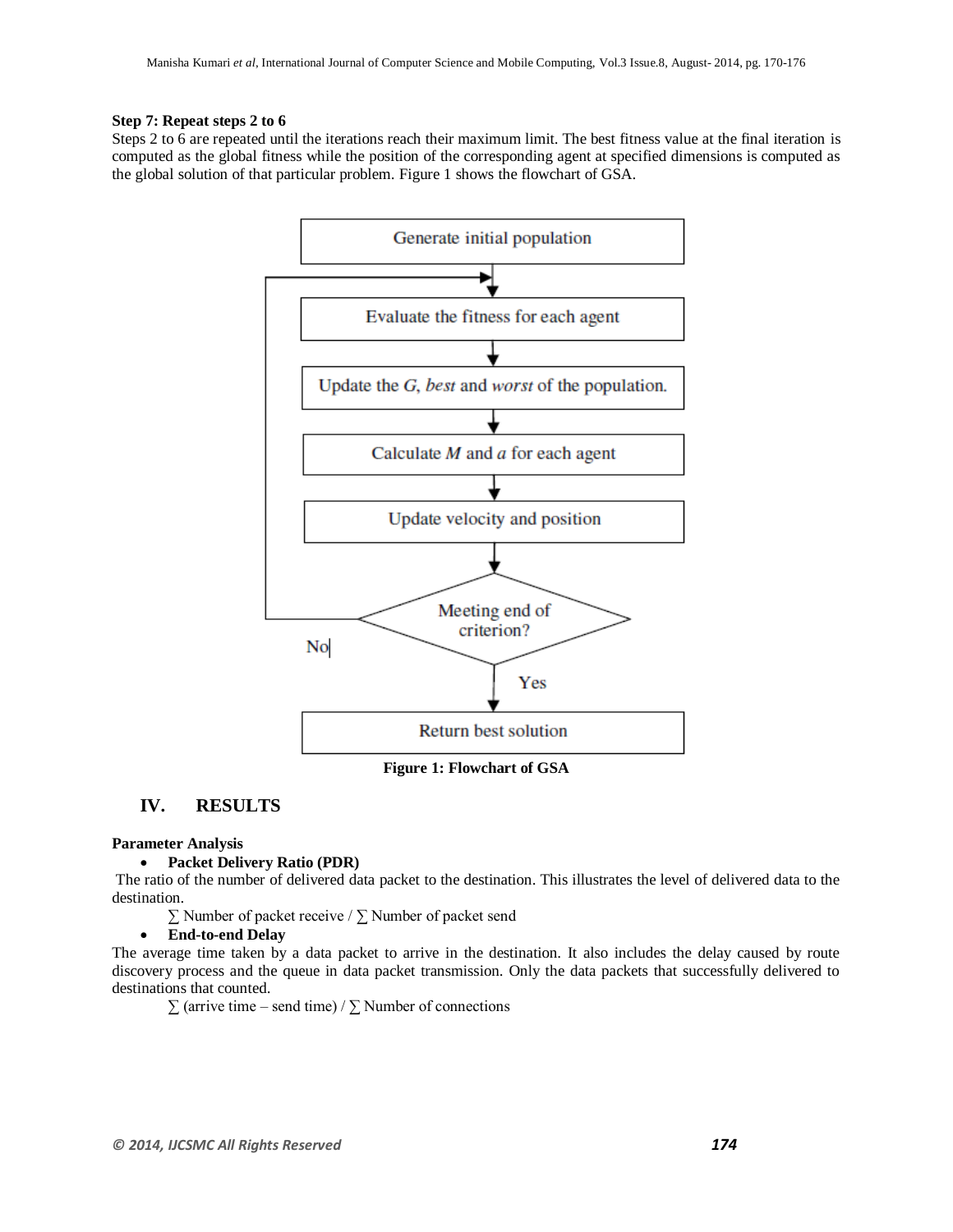| Run            | <b>PDR</b> | <b>Delay</b> |
|----------------|------------|--------------|
|                | .9975      | 12.8717      |
| $\mathfrak{D}$ | .9971      | 10.3215      |
| 3              | .9975      | 12.3534      |
|                | .9972      | 11.9238      |
|                | .9973      | 14.4252      |
|                | .9975      | 13.3325      |

Table 1: Parameter Analysis of Existing Algorithm

#### **Table 2: Parameter Analysis Using Proposed Algorithm**

| Run            | <b>PDR</b> | <b>Delay</b> |
|----------------|------------|--------------|
|                | .9993      | 4.6830       |
| $\mathfrak{D}$ | .9993      | 5.4071       |
| 3              | .9994      | 6.3206       |
|                | .9994      | 5.3677       |
| 5              | .9994      | 4.8948       |
| 6              | .9994      | 5.1281       |



**Figure 2: Comparison of PDR between Existing and Proposed**